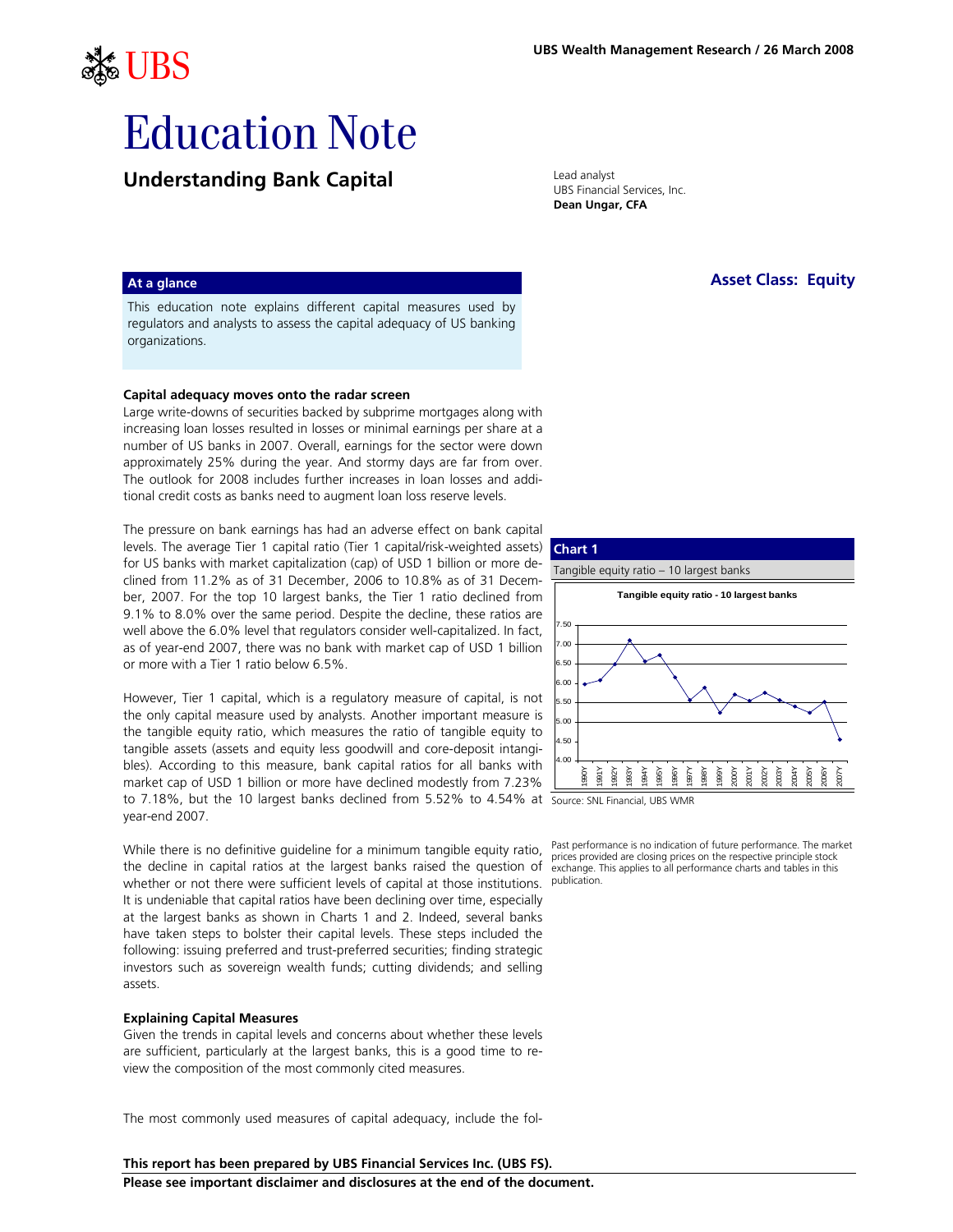lowing:

- Tier 1 capital/risk-weighted assets
- Total regulatory capital/risk-weighted assets
- Tier 1 leverage ratio
- Tangible equity/tangible assets (tangible equity ratio)

Aside from tangible equity ratio, the other three measures are mandated by the regulators. The Tier 1 and Total capital ratios are risk-weighted measures, which we will define below. The Tier 1 leverage and tangible equity ratios are leverage measures. Our objective is to explain the different capital measures to enhance your understanding of bank capital, of the factors that impact bank capital and the information conveyed by changes in the levels and trends in bank capital ratios.

We will also discuss the imminent adoption of the Basle II capital rules for Source: SNL Financial, UBS WMR large, complex banking institutions, and the regulator's minimum capital guidelines and prompt corrective action requirements for undercapitalized banking organizations.

#### **Role of capital**

The primary function of capital, as described by the US regulators in the Bank Examination manual is "to support the bank's operations, act as a cushion to absorb unanticipated losses and declines in asset values that could otherwise cause a bank to fail, and provide protection to uninsured depositors and debt holders in the event of liquidation." Adequate and steady levels of capital promote public confidence in the banking system.

#### **Risk-based capital**

The Tier 1 and Total capital are risk-weighted measures. These measures were first adopted by US regulators in 1988 pursuant to the Basle I acwere first adopted by US regulators in 1966 pursuant to the Basie Fac- Critically under-<br>cord, which embodied an agreement by a number of regulators represent- capitalized ing key countries to establish common, though not necessarily identical, Source: Federal Reserve international guidelines. The purpose of risk-based capital was to better reflect differences in the credit-risk profile among banks and to factor in off-balance sheet exposures into the assessment of capital adequacy. One objective of risk-based capital was to encourage banks to hold less risky Source: UBS WMR, as of 31 October 2007 assets by giving those assets more favorable capital treatment.

While it is not practical in this type of exercise to go through all the details of the risk-weighting process, the basics are straightforward. Under the current guidelines, balance sheet assets fall into one of four risk-weighing buckets: 0%, 20%, 50% and 100%. For example, cash is a 0% riskweighted asset; it will always be 0 and never require any capital to be set aside. Conversely, an unsecured loan would get a 100% risk-weighting. In this case, the total amount of the loan would require a Tier 1 and Total capital charge at a minimum of 4% and 8%, respectively.

A representative breakdown of assets by regulator-determined risk weightings is listed below.

#### 0% risk-weighted assets

- Cash
- All direct claims (including securities, loans and leases) that are directly and unconditionally guaranteed by the central governments of the Organization of Economic Cooperation and Development (OECD), which basically consists of 30 industrialized countries in Europe, North America and Asia.
- Claims unconditionally guaranteed by the US government of US government agencies. Ginnie Mae is a US government agency, but Fannie Mae and Freddie Mac are not.
- Local currency unconditional claims of non-OECD countries (with





| <b>Chart 3</b>                                                                                                    |                         |                          |                                                                         |  |                    |  |  |
|-------------------------------------------------------------------------------------------------------------------|-------------------------|--------------------------|-------------------------------------------------------------------------|--|--------------------|--|--|
| Regulatory capital adequacy thresholds                                                                            |                         |                          |                                                                         |  |                    |  |  |
|                                                                                                                   | Total<br>risk-<br>based | Tier 1<br>risk-<br>based |                                                                         |  | Tier 1<br>leverage |  |  |
|                                                                                                                   | 10% or                  |                          | $6%$ or                                                                 |  | 5% or              |  |  |
| Well capitalized                                                                                                  | more and                |                          | more and                                                                |  | more               |  |  |
| Adequately capi-                                                                                                  | 8% or                   |                          | $4%$ or                                                                 |  | $4%$ or            |  |  |
| talized                                                                                                           | more and                |                          | more and                                                                |  | more               |  |  |
|                                                                                                                   | Less                    |                          | Less                                                                    |  | Less than          |  |  |
| Undercapitalized than 8% or than 4% or                                                                            |                         |                          |                                                                         |  | 4%                 |  |  |
| Significantly un-                                                                                                 | Less                    |                          | Less                                                                    |  | Less than          |  |  |
| dercapitalized                                                                                                    | than $6\%$ or           |                          | than $3\%$ or                                                           |  | 3%                 |  |  |
| Critically under-                                                                                                 |                         |                          |                                                                         |  |                    |  |  |
| and a structure of the state of the state of the state of the state of the state of the state of the state of the |                         |                          | A family large section and $\sim$ $\sim$ $\sim$ 0.04 $\sim$ $\sim$ 1.03 |  |                    |  |  |

A tangible equity ratio of 2% or less.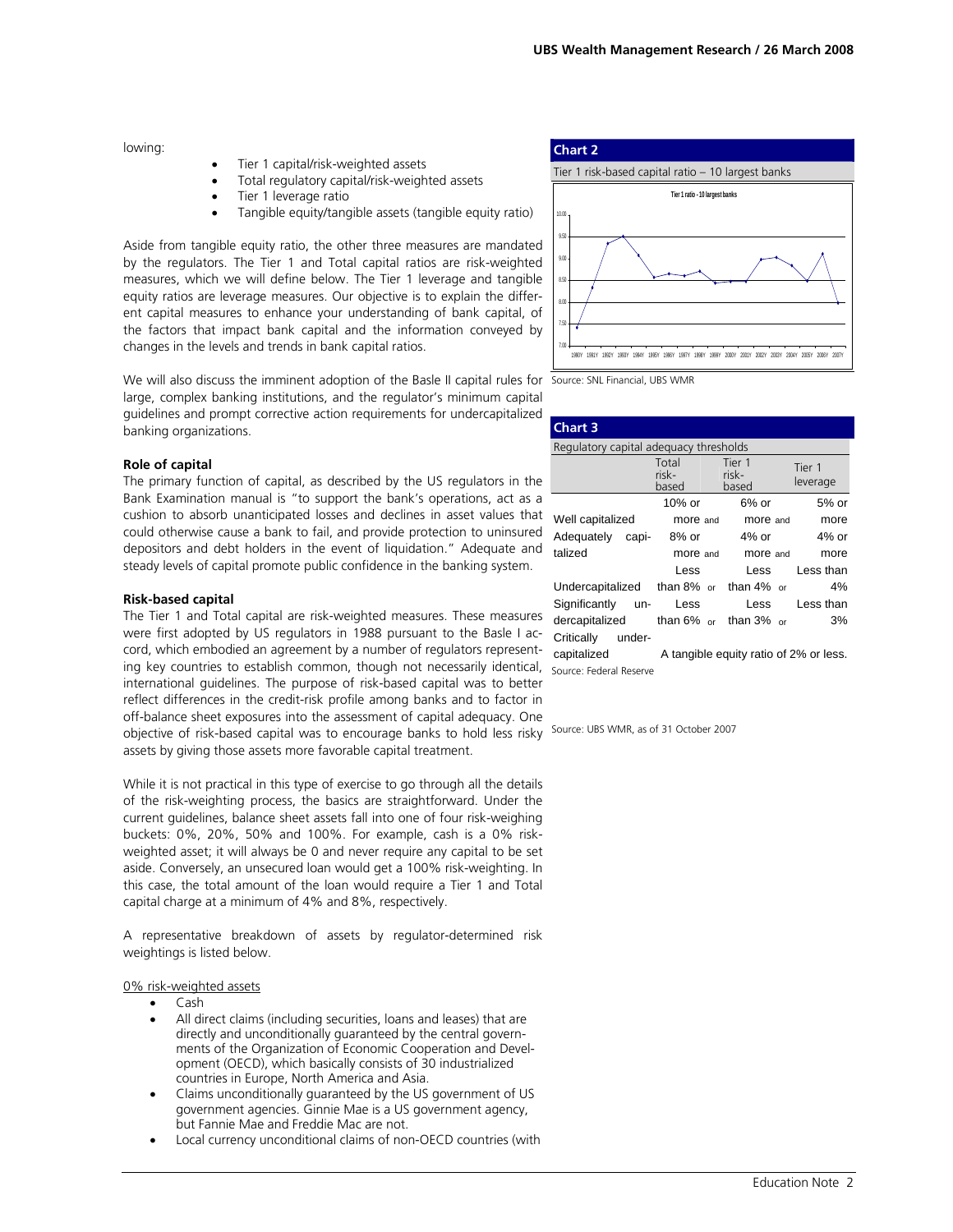some limitations).

#### 20% risk-weighted assets

- Cash items in the process of collection
- Short-term claims on or guaranteed by US or foreign banks.
- Long-term claims on or guaranteed by US or OECD banks
- Claims conditionally guaranteed by the OECD, US or US agencies.
- Local currency conditional claims of non-OECD banks.
- Claims on or guaranteed by US government-sponsored agencies (mainly Fannie Mae and Freddie Mac).
- Claim guaranteed by the World Bank and other international development banks.
- Claims on certain qualifying broker-dealers, provided that it has one of the top three highest credit ratings from a recognized rating agency.

#### 50% risk-weighted assets

- Residential and multi-family mortgages that were made in accordance with prudent underwriting standards are performing in accordance with their original terms and are not 90 days or more past due or in non-accrual status, and meet several other conditions.
- Privately issued mortgage-backed securities, subject to certain conditions.
- Municipal revenue bonds.

#### 100% risk-weighted assets

All assets not assigned to the above categories are included here. This includes the majority of loans.

In addition to the risk-weighting of assets, off-balance sheet obligations are also included in the risk-weighting process. First, an on-balance sheet credit equivalent amount is calculated. This is accomplished by applying a conversion factor 0%, 10%, 20%, 50% or 100% to the face amount of the off-balance sheet obligation. Then, the resulting on-balance sheet equivalent is assigned a credit risk weighting as above, depending on the obligor, guarantor, collateral or external credit ratings.

#### **Basle II accord**

The Basle I methodology, with its standard risk-weighting methodology, had increasingly come to be viewed as neither nimble nor precise enough in assessing credit risk. In November 2007, the US regulators approved final rules to implement the Basle II accord, which applies to institutions with USD 250 billion or more in assets or USD 10 billion in foreign exposure. Under Basle II, only the method of calculating risk-weighted assets will change. The components of Tier 1 capital, discussed below, will not change.

Therefore, beginning April 1, 2008, these institutions will be required to use internal systems to determine both credit-risk weightings and operational risk. These banking organizations will conduct parallel runs, subject to review by the regulators, for at least one year. Upon receiving regulatory approval, the banks will complete three transitional periods. During these periods, the banks will be subject to floors, limiting the permissible reduction in Tier 1 capital. Also, the regulatory framework will maintain the existing Tier 1 leverage ratio and prompt corrective action framework, both of which are discussed below.

Banking organizations that are not required to adopt the Basle II standards will continue to operate under the existing standard. The regulatory agencies do intend to issue a proposed rule that would provide an option for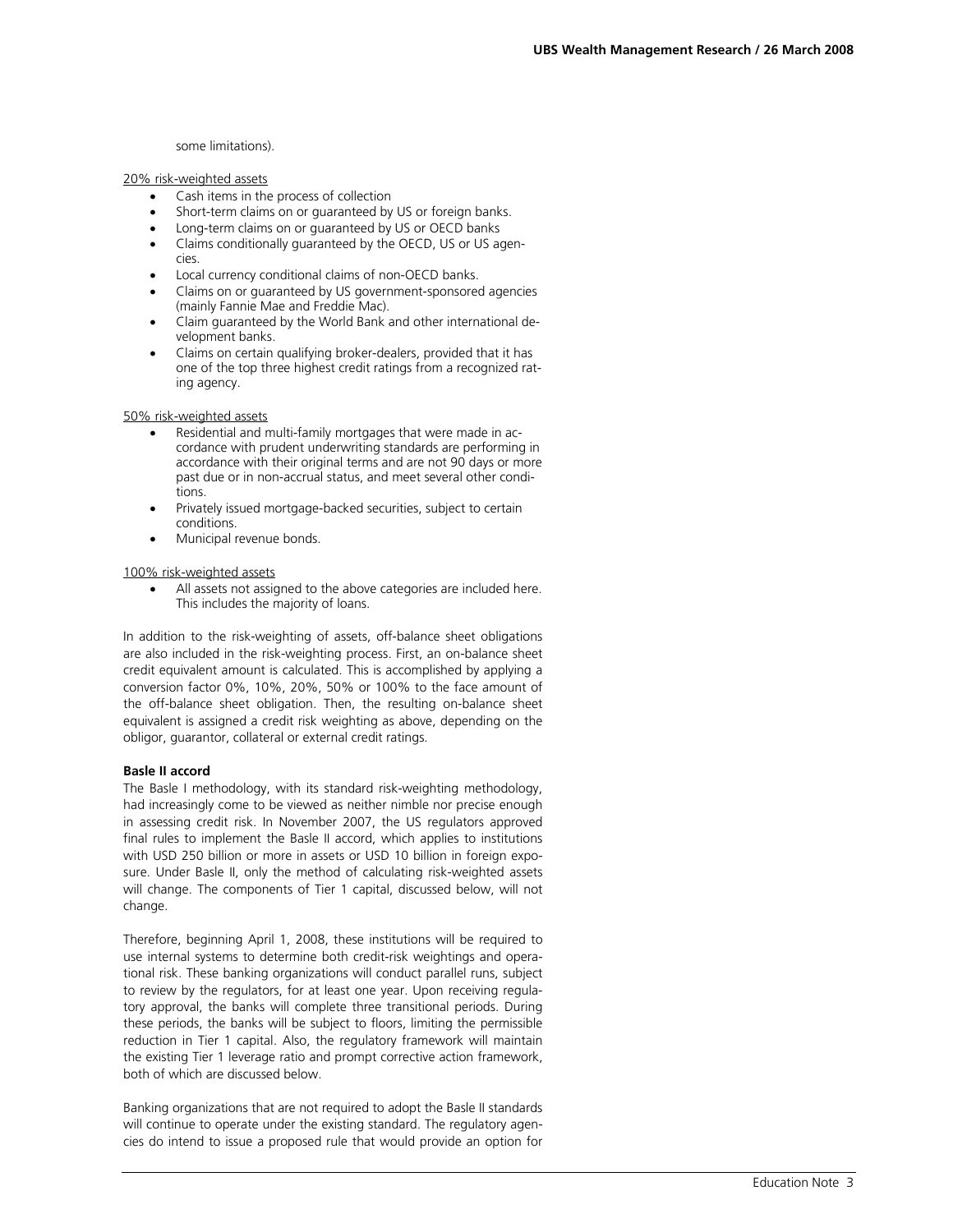non-required banks to adopt an updated standardized approach under the Basle II program.

#### **Tier 1 Capital**

Minimum requirement: 4% of risk-weighted assets

Risk-weighted assets represent the denominator of the Tier 1 capital ratio. The numerator is Tier 1 capital, which the regulators also refer to as "core capital elements." To qualify as Tier 1 capital, the item must be fully paid up, unsecured and subordinated to all senior indebtedness. The following are the components of Tier 1 capital:

Non-restricted Tier 1 capital elements

- Common stockholder's equity, net of treasury stock, including:
	- o Common stock and related surplus
	- o Retained earnings<br>
	o Cumulative effect
	- Cumulative effect of foreign currency translation.
	- Non-cumulative perpetual preferred stock (including related surplus) with no maturity date
- Minority interests related to common equity or non-cumulative perpetual preferred stock
- Less goodwill, other intangible assets and some other items
- Less net unrealized gains on equity securities and net unrealized gains (losses) on available-for-sale debt securities.

Restricted Tier 1 capital elements (restricted to 25% of total Tier 1 capital)

- Cumulative perpetual preferred stock
- Minority interest-related to cumulative perpetual preferred stock
- Minority interest-related common equity or perpetual preferred stock issued by a consolidated subsidiary that is neither a US depository institution nor a foreign bank.
- Trust-preferred securities.

#### **Total Capital**

Minimum requirement: 8% of risk-weighted assets

Total capital consists of Tier 1 capital plus the following items, which are called Tier 2 capital:

- Loan loss reserves up to 1.25% of risk-weighted assets
- Perpetual preferred stock with an original term of 20 years or more (including related surplus)
- Hybrid capital instruments, perpetual debt and mandatory convertible debt
- Term-subordinated debt and intermediate-term preferred stock (and related surplus), limited to 50% of Tier 1 capital, net of goodwill and other intangibles
- Limited unrealized holding gains on equity securities (up to 45% of the unrealized gain)

#### **Tier 1 leverage ratio**

Minimum requirement: generally 3% of adjusted average consolidated assets

With the risk-based guidelines, the regulators are attempting to relate the appropriate level of capital mainly to the amount of credit risk incurred by the organization. The Tier 1 leverage ratio was instituted at the same time to complement the risk-based measures. The purpose of the Tier 1 leverage ratio requirement is to put a constraint on the degree to which a banking organization can leverage its equity base.

For this ratio, Tier 1 capital is the same as defined above. The denominator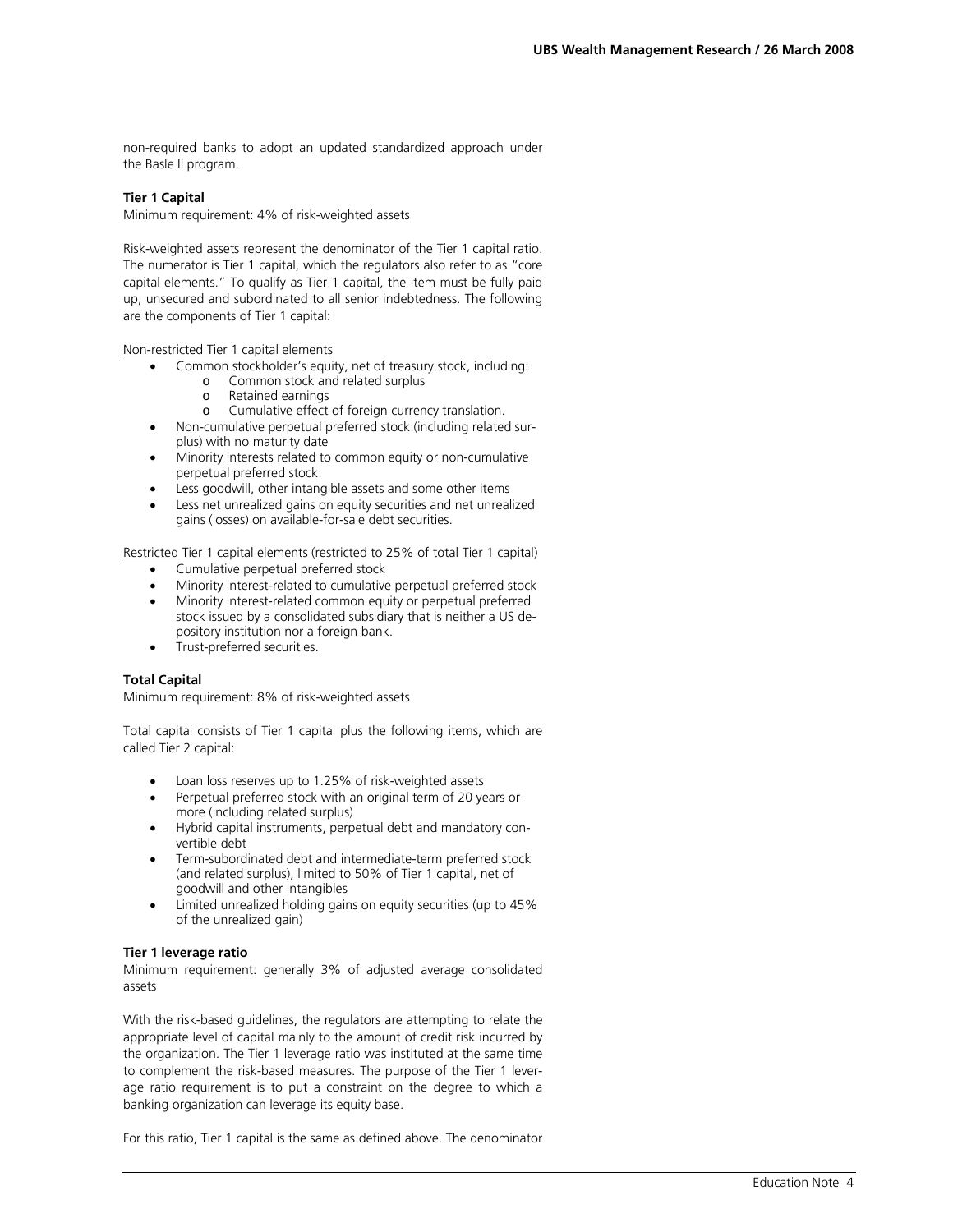is average total consolidated assets, less goodwill and several other adjustments.

#### **Tangible equity ratio**

Minimum requirement: None officially (not a regulatory measure)

While the regulatory ratios are of great value to investors, they are difficult to calculate without access to all the numerous adjustments. By contrast, the tangible equity ratio is easy to calculate and estimate. The numerator is comprised of total equity less goodwill and core deposit intangibles, while the denominator is total assets less goodwill and core deposit intangibles.

This ratio, like Tier 1 leverage, measures the degree of leverage the organization is incurring. The tangible equity ratio tends to be lower than the other measures, making it a useful substitute.

#### **Prompt corrective action**

In 1992, pursuant to the FDIC Improvement Act of 1991 ("FDICIA"), the regulators established five categories of capital adequacy (as outlined in Chart 3).

Any banking organization that is undercapitalized or worse is subject to a variety of regulatory actions. These include the requirement to submit a capital restoration plan to the regulators, closer supervision and restrictions on capital distributions and asset growth, among other things. Prompt corrective action proceedings have been rare in recent years, especially among the larger banks.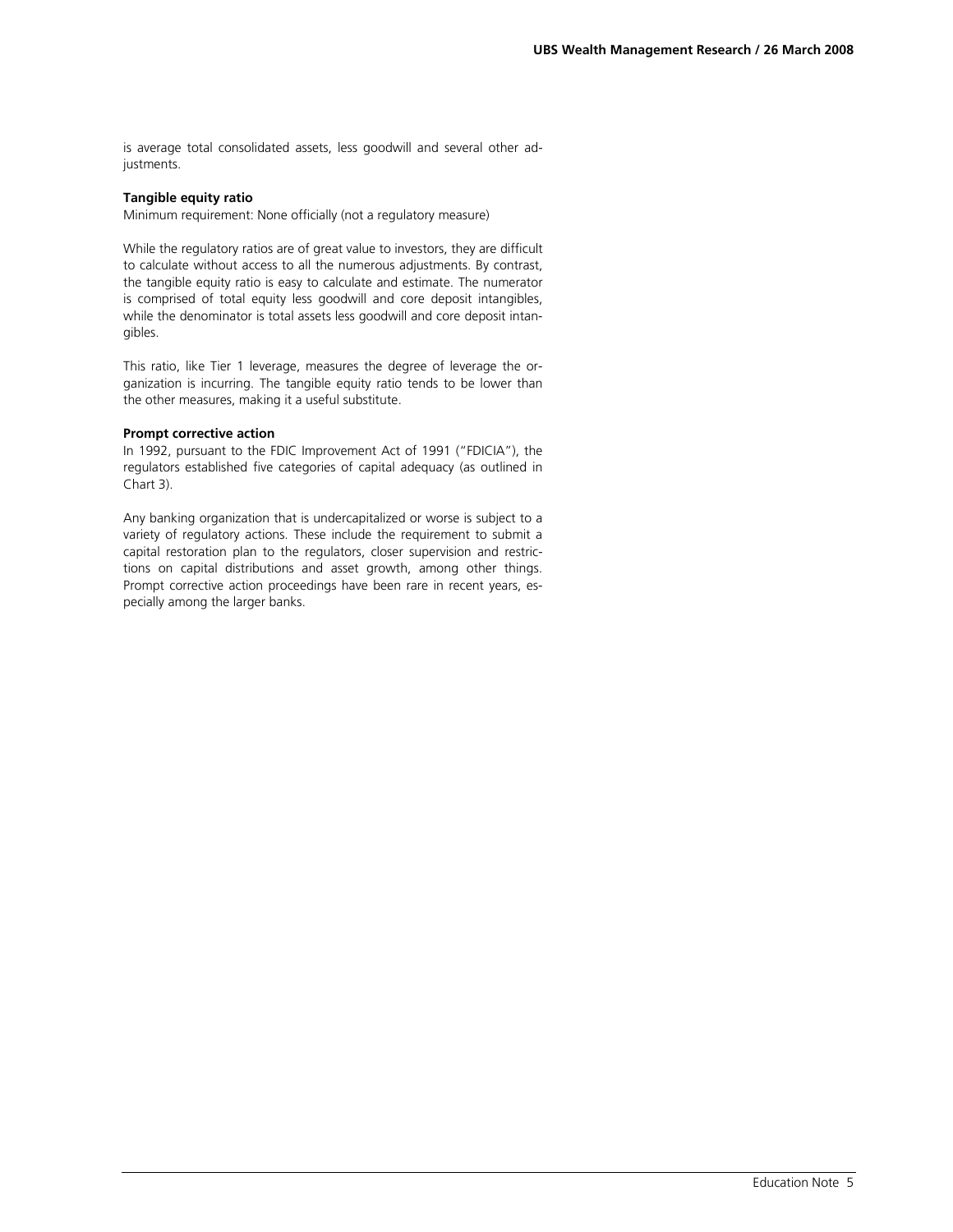### **Tier 1, total capital, total equity, tangible equity for banks covered by WMR (as of December 31, 2007)**

| <b>Company Name</b>               | <b>Ticker</b> | <b>Tier 1 Capital</b><br>(\$000) | <b>Total Risk Based</b><br>Capital (\$000) | Total Equity (\$000) | Tangible Equity (\$000) |
|-----------------------------------|---------------|----------------------------------|--------------------------------------------|----------------------|-------------------------|
| Bank of America Corporation       | <b>BAC</b>    | 83,264,703                       | 133,627,320                                | 146,803,000          | 64,034,000              |
| JPMorgan Chase & Co.              | <b>JPM</b>    | 88,746,000                       | 132,242,000                                | 123,221,000          | 74,155,000              |
| Citigroup Inc.                    | C             | 89,226,000                       | 134,121,000                                | 113,598,000          | 62,541,000              |
| Wells Fargo & Company             | <b>WFC</b>    | 36,674,000                       | 51,638,000                                 | 47,628,000           | 33,805,000              |
| US Bancorp                        | <b>USB</b>    | 17,539,000                       | 25,925,000                                 | 21,046,000           | 11,818,000              |
| Wachovia Corporation              | <b>WB</b>     | 43,528,000                       | 70,003,000                                 | 76,872,000           | 31,631,000              |
| SunTrust Banks, Inc.              | STI           | 11,424,866                       | 16,994,112                                 | 18,052,518           | 10,817,455              |
| <b>BB&amp;T Corporation</b>       | <b>BBT</b>    | 9,084,497                        | 14,232,933                                 | 12,632,000           | 6,949,000               |
| Washington Mutual, Inc.           | <b>WM</b>     | <b>NA</b>                        | <b>NA</b>                                  | 24,584,000           | 16,909,000              |
| <b>M&amp;T Bank Corporation</b>   | <b>MTB</b>    | 3,831,402                        | 6,263,301                                  | 6,485,256            | 3,040,267               |
| Hudson City Bancorp, Inc.         | <b>HCBK</b>   | 3,991,206                        | 4,021,831                                  | 4,611,307            | 4,448,974               |
| New York Community Bancorp, Inc.  | <b>NYB</b>    | 2,321,764                        | 2,414,558                                  | 4,182,313            | 1,633,572               |
| Zions Bancorporation              | <b>ZION</b>   | 3,596,234                        | 5,547,973                                  | 5,292,800            | 3,133,794               |
| Countrywide Financial Corporation | <b>CFC</b>    | 15,362,994                       | 17,031,228                                 | 14,655,871           | 14,270,595              |
| Cullen/Frost Bankers, Inc.        | <b>CFR</b>    | 1,070,786                        | 1,353,125                                  | 1,477,088            | 918,714                 |
| Bank of Hawaii Corporation        | <b>BOH</b>    | 734,461                          | 848,217                                    | 750,255              | 715,296                 |
| East West Bancorp, Inc.           | <b>EWBC</b>   | 992,507                          | 1,167,299                                  | 1,171,823            | 807,998                 |
| Signature Bank                    | <b>SBNY</b>   | 443,485                          | 461,721                                    | 425,756              | 425,756                 |
| Dime Community Bancshares, Inc.   | <b>DCOM</b>   | 277,621                          | 277,721                                    | 268,852              | 213,214                 |
| Bank of the Ozarks, Inc.          | <b>OZRK</b>   | 263,043                          | 282,600                                    | 190,829              | 184,952                 |

Source: SNL Financial, company reports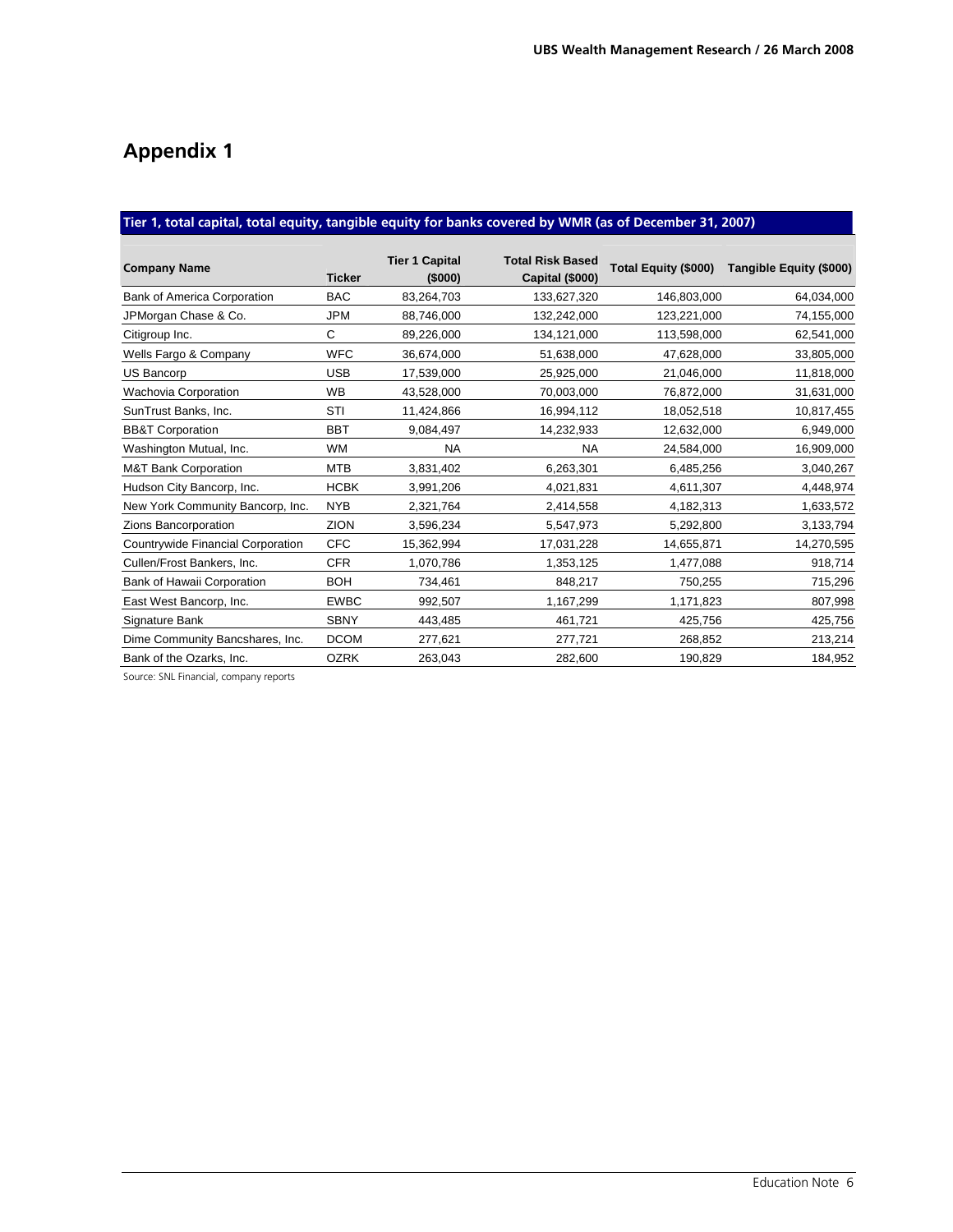| Risk-weighted assets, total assets, tangible assets for banks covered by WMR (as of December 31, 2007) |               |                             |                      |                         |  |  |
|--------------------------------------------------------------------------------------------------------|---------------|-----------------------------|----------------------|-------------------------|--|--|
|                                                                                                        |               | <b>Risk Weighted Assets</b> |                      |                         |  |  |
| <b>Company Name</b>                                                                                    | <b>Ticker</b> | (\$000)                     | Total Assets (\$000) | Tangible Assets (\$000) |  |  |
| Bank of America Corporation                                                                            | <b>BAC</b>    | 1,212,833,792               | 1,715,746,000        | 1,632,977,000           |  |  |
| JPMorgan Chase & Co.                                                                                   | <b>JPM</b>    | 1,051,879,104               | 1,562,147,000        | 1,513,081,000           |  |  |
| Citigroup Inc.                                                                                         | C             | 1,253,320,960               | 2,187,631,000        | 2,136,574,000           |  |  |
| Wells Fargo & Company                                                                                  | <b>WFC</b>    | 483,420,896                 | 575,442,000          | 561,619,000             |  |  |
| US Bancorp                                                                                             | <b>USB</b>    | 212,592,112                 | 237,615,000          | 228,387,000             |  |  |
| Wachovia Corporation                                                                                   | <b>WB</b>     | 592,065,024                 | 782,896,000          | 737,655,000             |  |  |
| SunTrust Banks, Inc.                                                                                   | STI           | 164,931,872                 | 179,573,933          | 172,338,870             |  |  |
| <b>BB&amp;T Corporation</b>                                                                            | <b>BBT</b>    | 100,052,856                 | 132,618,000          | 126,935,000             |  |  |
| Washington Mutual, Inc.                                                                                | <b>WM</b>     | <b>NA</b>                   | 327,913,000          | 320,238,000             |  |  |
| <b>M&amp;T Bank Corporation</b>                                                                        | <b>MTB</b>    | 56,012,796                  | 64,875,639           | 61,430,650              |  |  |
| Hudson City Bancorp, Inc.                                                                              | <b>HCBK</b>   | 13,006,416                  | 44,423,971           | 44,261,638              |  |  |
| New York Community Bancorp, Inc.                                                                       | <b>NYB</b>    | 19,186,080                  | 30,579,822           | 28,031,081              |  |  |
| Zions Bancorporation                                                                                   | <b>ZION</b>   | 47,515,700                  | 52,947,414           | 50,788,408              |  |  |
| Countrywide Financial Corporation                                                                      | <b>CFC</b>    | 133,064,977                 | 211,730,061          | 211,344,785             |  |  |
| Cullen/Frost Bankers, Inc.                                                                             | <b>CFR</b>    | 10,746,626                  | 13,485,014           | 12,926,640              |  |  |
| Bank of Hawaii Corporation                                                                             | <b>BOH</b>    | 7,089,846                   | 10,472,942           | 10,437,983              |  |  |
| East West Bancorp, Inc.                                                                                | <b>EWBC</b>   | 11,083,095                  | 11,852,212           | 11,488,387              |  |  |
| Signature Bank                                                                                         | <b>SBNY</b>   | 2,992,589                   | 5,845,172            | 5,845,172               |  |  |
| Dime Community Bancshares, Inc.                                                                        | <b>DCOM</b>   | 2,195,657                   | 3,501,175            | 3,445,537               |  |  |
| Bank of the Ozarks, Inc.                                                                               | <b>OZRK</b>   | 2,230,309                   | 2,710,875            | 2,704,998               |  |  |

Source: SNL Financial, company reports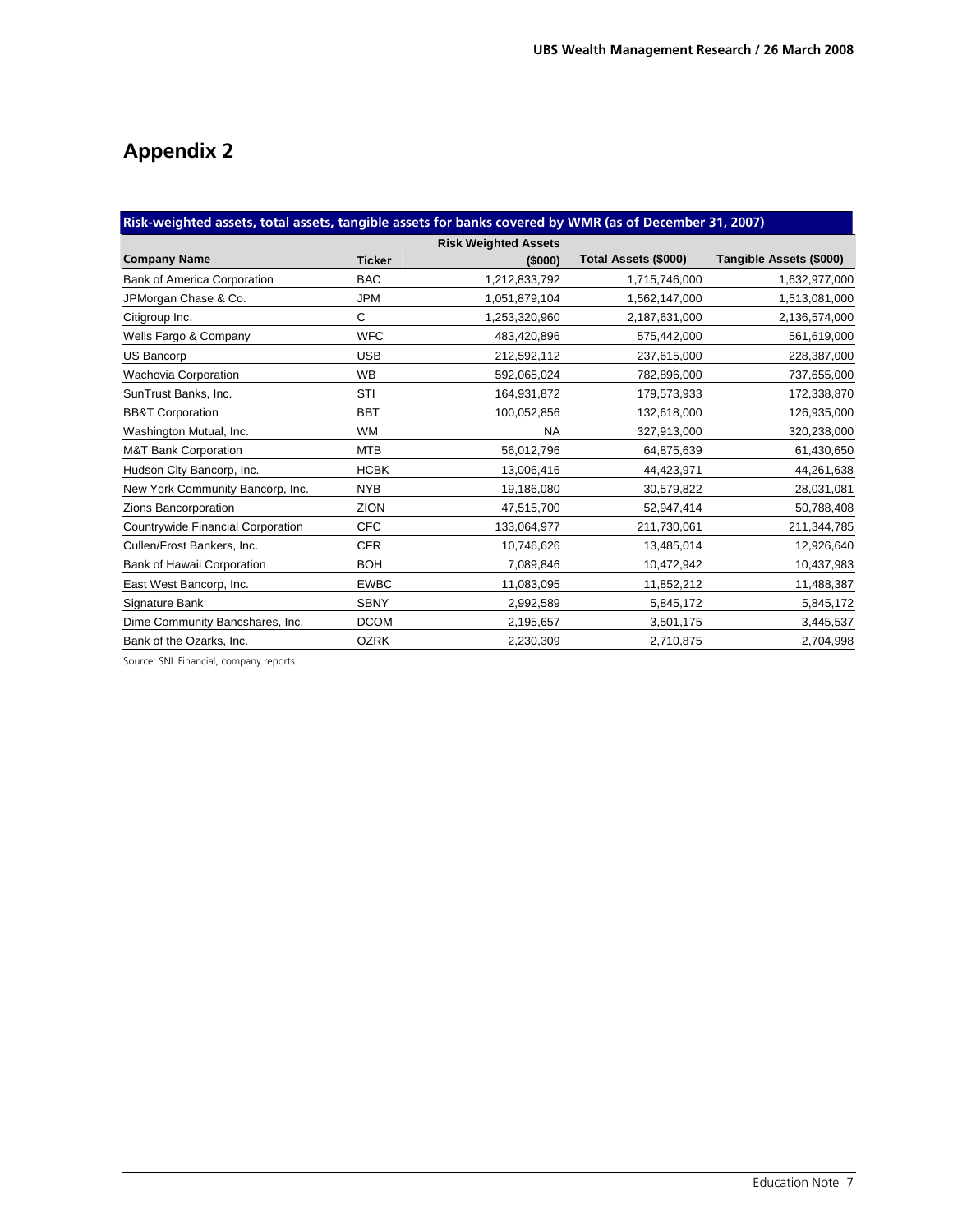### **Tier 1 ratio, Total capital ratio, Tier 1 leverage ratio, Tangible equity ratio for banks covered by WMR (as of December 31, 2007)**

| <b>Company Name</b>               | <b>Ticker</b> | Tier 1 Ratio (%) | <b>Total Capital Ratio (%)</b> | <b>Tangible Equity/</b><br>Tangible Assets (%) | <b>Tier 1 leverage</b><br>(Bank, BHC Only) (%) |
|-----------------------------------|---------------|------------------|--------------------------------|------------------------------------------------|------------------------------------------------|
| Bank of America Corporation       | <b>BAC</b>    | 6.87             | 11.02                          | 3.92                                           | 5.04                                           |
| JPMorgan Chase & Co.              | <b>JPM</b>    | 8.44             | 12.57                          | 4.90                                           | 6.02                                           |
| Citigroup Inc.                    | C             | 7.12             | 10.70                          | 2.93                                           | 4.03                                           |
| Wells Fargo & Company             | <b>WFC</b>    | 7.59             | 10.68                          | 6.02                                           | 6.83                                           |
| <b>US Bancorp</b>                 | <b>USB</b>    | 8.25             | 12.19                          | 5.17                                           | 7.93                                           |
| Wachovia Corporation              | <b>WB</b>     | 7.35             | 11.82                          | 4.29                                           | 6.09                                           |
| SunTrust Banks, Inc.              | STI           | 6.93             | 10.30                          | 6.28                                           | 6.90                                           |
| <b>BB&amp;T Corporation</b>       | <b>BBT</b>    | 9.08             | 14.23                          | 5.47                                           | 7.24                                           |
| Washington Mutual, Inc.           | <b>WM</b>     | 8.56             | 12.34                          | 5.28                                           | <b>NA</b>                                      |
| <b>M&amp;T Bank Corporation</b>   | <b>MTB</b>    | 6.84             | 11.18                          | 4.95                                           | 6.59                                           |
| Hudson City Bancorp, Inc.         | <b>HCBK</b>   | 24.62            | 24.83                          | 10.05                                          | <b>NA</b>                                      |
| New York Community Bancorp, Inc.  | <b>NYB</b>    | 12.10            | 12.58                          | 5.83                                           | <b>NA</b>                                      |
| Zions Bancorporation              | <b>ZION</b>   | 7.57             | 11.68                          | 6.17                                           | 7.37                                           |
| Countrywide Financial Corporation | <b>CFC</b>    | <b>NA</b>        | <b>NA</b>                      | 6.75                                           | <b>NA</b>                                      |
| Cullen/Frost Bankers, Inc.        | <b>CFR</b>    | 9.96             | 12.59                          | 7.11                                           | 8.37                                           |
| Bank of Hawaii Corporation        | <b>BOH</b>    | 10.36            | 11.96                          | 6.85                                           | 7.04                                           |
| East West Bancorp, Inc.           | <b>EWBC</b>   | 8.95             | 10.53                          | 7.03                                           | 8.73                                           |
| Signature Bank                    | <b>SBNY</b>   | 14.82            | 15.43                          | 7.28                                           | 7.75                                           |
| Dime Community Bancshares, Inc.   | <b>DCOM</b>   | 11.23            | 11.92                          | 6.19                                           | <b>NA</b>                                      |
| Bank of the Ozarks, Inc.          | <b>OZRK</b>   | 11.79            | 12.67                          | 6.84                                           | 9.80                                           |

Source: SNL Financial, company reports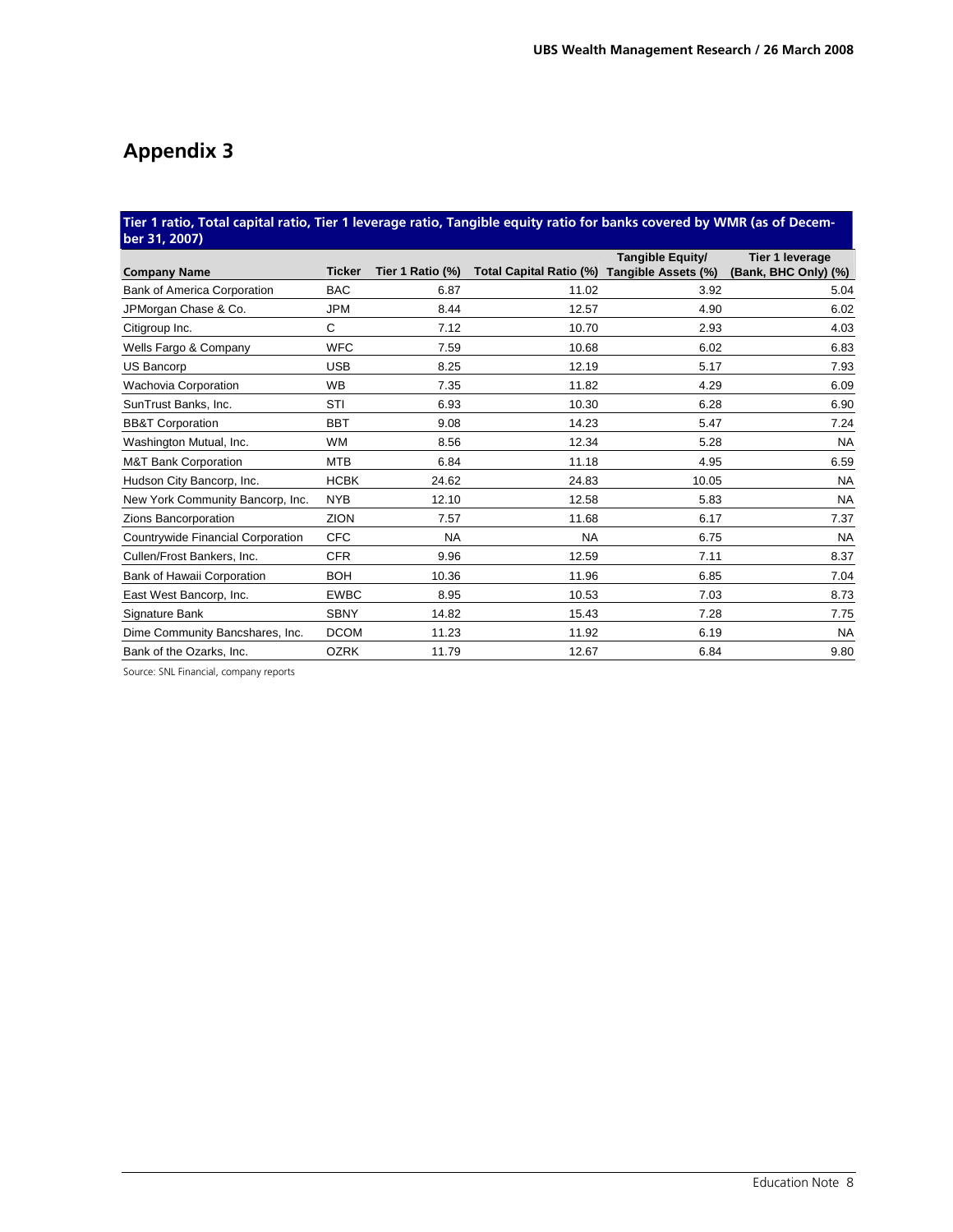If the date of this report is not current, the investment opinion and contents may not reflect the analyst's current thinking.

UBS Financial Services Inc. is a subsidiary of UBS AG.

#### **Disclaimer**

This report has been prepared by Wealth Management Research, the Financial Analysis Group of Global Wealth Management & Business Banking, a Business Group of UBS AG (UBS). In certain countries UBS AG is referred to as UBS SA. This publication is for your information only and is not intended as an offer, or a solicitation of an offer, to buy or sell any investment or other specific product. The analysis contained herein is based on numerous assumptions. Different assumptions could result in materially different results. Certain services and products are subject to legal restrictions and cannot be offered worldwide on an unrestricted basis and/or may not be eligible for sale to all investors. All information and opinions expressed in this document were obtained from sources believed to be reliable and in good faith, but no representation or warranty, express or implied, is made as to its accuracy or completeness (other than disclosures relating to UBS and its affiliates). All information and opinions as well as any prices indicated are currently only as of the date of this report, and are subject to change without notice. Opinions expressed herein may differ or be contrary to those expressed by other business areas or groups of UBS as a result of using different assumptions and/or criteria. At any time UBS AG and other companies in the UBS group (or employees thereof) may have a long or short position, or deal as principal or agent, in relevant securities or provide advisory or other services to the issuer of relevant securities or to a company connected with an issuer. Some investments may not be readily realisable since the market in the securities is illiquid and therefore valuing the investment and identifying the risk to which you are exposed may be difficult to quantify. UBS relies on information barriers to control the flow of information contained in one or more areas within UBS, into other areas, units, groups or affiliates of UBS. Futures and options trading is considered risky. Past performance of an investment is no guarantee for its future performance. Some investments may be subject to sudden and large falls in value and on realisation you may receive back less than you invested or may be required to pay more. Changes in FX rates may have an adverse effect on the price, value or income of an investment. We are of necessity unable to take into account the particular investment objectives, financial situation and needs of our individual clients and we would recommend that you take financial and/or tax advice as to the implications (including tax) of investing in any of the products mentioned herein.

This document may not be reproduced or copies circulated without prior authority of UBS or a subsidiary of UBS. UBS expressly prohibits the distribution and transfer of this document to third parties for any reason. UBS will not be liable for any claims or lawsuits from any third parties arising from the use or distribution of this document. This report is for distribution only under such circumstances as may be permitted by applicable law.

**Australia**: Distributed by UBS Wealth Management Australia Ltd (Holder of Australian Financial Services Licence No. 231127), Chifley Tower, 2 Chifley Square, Sydney, New South Wales, NSW 2000. **Bahamas**: This publication is distributed to private clients of UBS (Bahamas) Ltd and is not intended for distribution to persons designated as a Bahamian citizen or resident under the Bahamas Exchange Control Regulations. **Canada**: In Canada, this publication is distributed to clients of UBS Wealth Management Canada by UBS Investment Management Canada Inc.. **France**: This publication is distributed to clients of UBS (France) SA, a duly authorized bank under the terms of the «Code Monétaire et Financier», regulated by French banking and financial authorities as the «Banque de France» and the «Autorité des Marchés Financiers». **Germany**: The issuer under German Law is UBS Deutschland AG, Stephanstrasse 14-16, 60313 Frankfurt am Main. UBS Deutschland AG is authorized and regulated by the «Bundesanstalt für Finanzdienstleistungsaufsicht». **Hong Kong**: This publication is distributed to clients of UBS AG Hong Kong Branch by UBS AG Hong Kong Branch, a licensed bank under the Hong Kong Banking Ordinance and a registered institution under the Securities and Futures Ordinance. **Indonesia**: This research or publication is not intended and not prepared for purposes of public offering of securities under the Indonesian Capital Market Law and its implementing regulations. Securities mentioned in this material have not been, and will not be, registered under the Indonesian Capital Market Law and regulations. **Italy**: This publication is distributed to the clients of UBS (Italia) S.p.A., via del vecchio politecnico 3 - Milano, an Italian bank duly authorized by Bank of Italy to the provision of financial services and supervised by «Consob» and Bank of Italy. **Jersey**: UBS AG, Jersey Branch is regulated by the Jersey Financial Services Commission to carry on investment business and trust company business under the Financial Services (Jersey) Law 1998 (as amended) and to carry on banking business under the Banking Business (Jersey) Law 1991 (as amended). **Luxembourg/Austria**: This publication is not intended to constitute a public offer under Luxembourg/Austrian law, but might be made available for information purposes to clients of UBS (Luxembourg) S.A./UBS (Luxembourg) S.A. Niederlassung Österreich, a regulated bank under the supervision of the «Commission de Surveillance du Secteur Financier» (CSSF), to which this publication has not been submitted for approval. **Singapore**: This material is distributed to clients of UBS AG Singapore Branch by UBS AG Singapore Branch, an exempt financial adviser under the Singapore Financial Advisers Act (Cap. 110) and a wholesale bank licensed under the Singapore Banking Act (Cap. 19), regulated by the Monetary